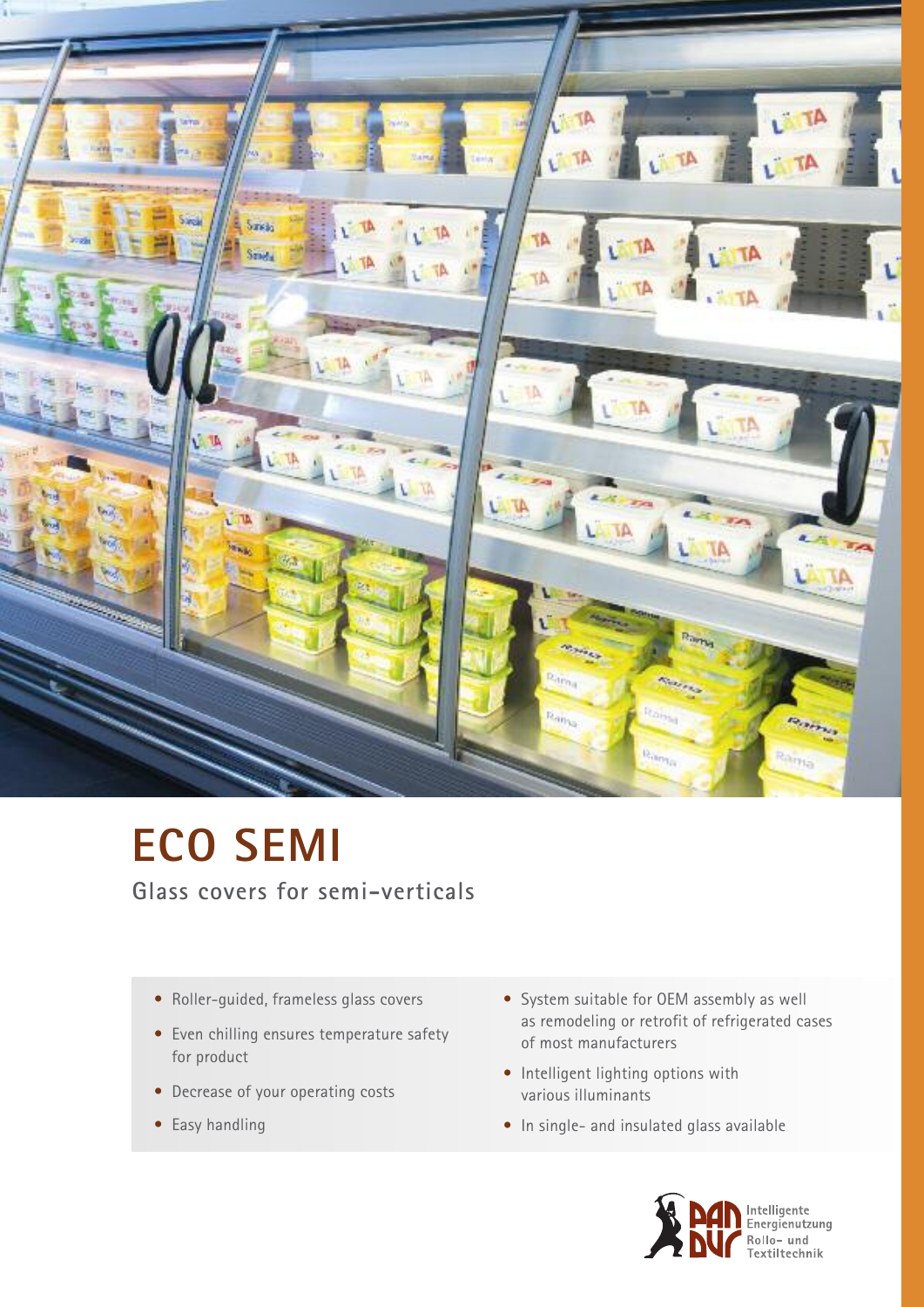

### **Energie saving – in the first place**

**PAN-DUR stands for development, manufacturing and sales of innovative systems for intelligent energy use.**

Since 1986 PAN-DUR offers technical know-how, engineering competence and attractive design – underlined by numerous national and international patents.

We provide one-stop solutions – customised design, modular concept, highest flexibility and planning freedom for your projects.

#### **A cost efficient investment – in all respects**

Installing our ECO SEMI systems results in a significant reduction of energy consumption. **Your investment results in rapid payback.**

#### **Active environmental awareness – image improvement**

The ecological awareness is increasing steadily and is becoming an ever present key topic. Our ECO SEMI glass covers actively support the climate protection - global warming has to be reduced.

#### **Well-conceived, detailed solutions**

ECO SEMI glass covers are suitable for OEM assembly as well as for remodeling or retrofit of refrigerated cases of most manufacturers. Attractive design is in compliance with all requirements of refrigeration technology and food industry.

**Pre-assembled modules guarantee easy and quick assembly.**

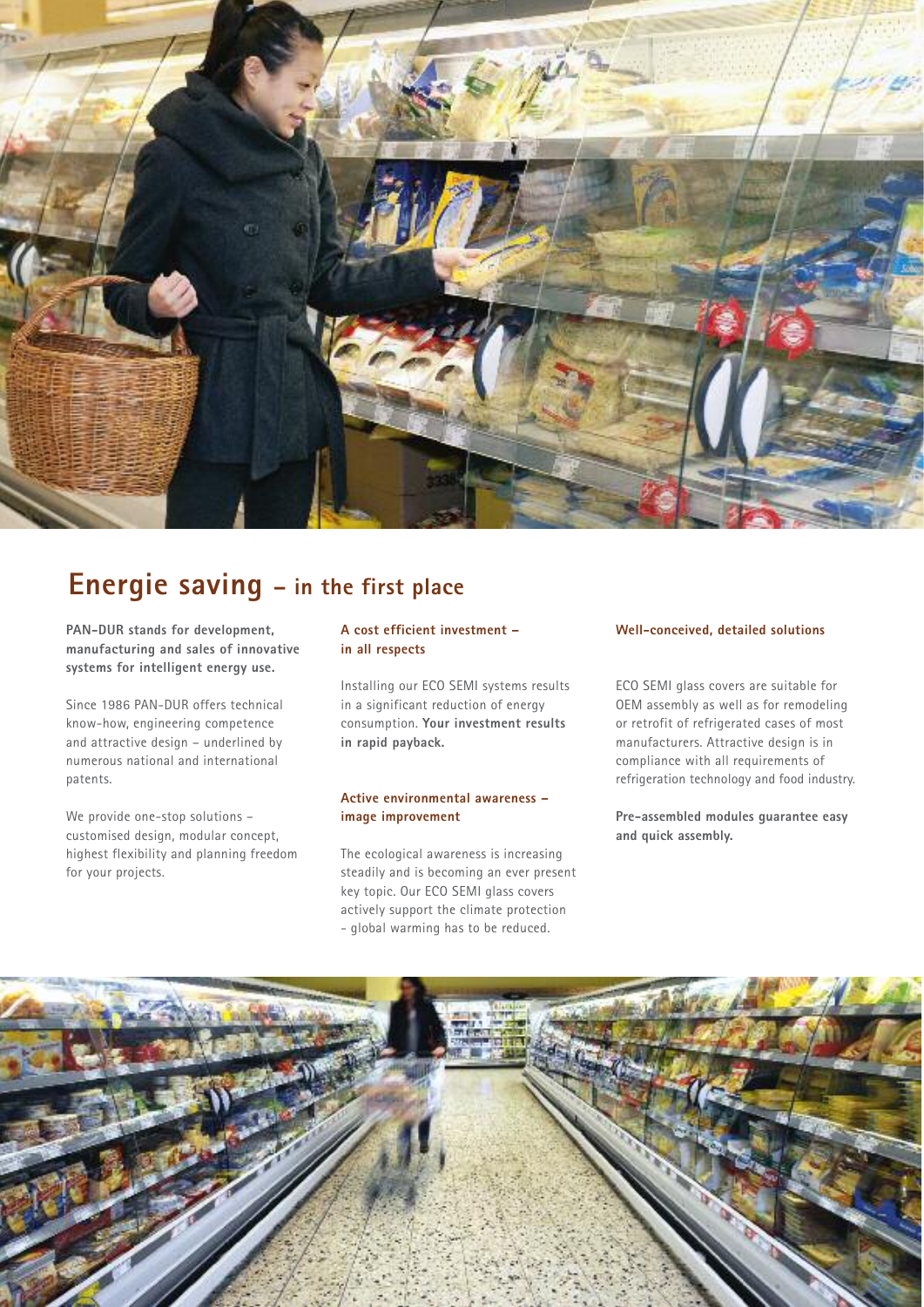

### **Temperature safety and easy handling**

#### **Constant product temperature**

Installation of PAN-DUR ECO SEMI glass covers for semi-verticals ensures constant cooling temperatures required for optimum product quality.

PAN-DUR ECO SEMI glass covers are in conformity with the highest requirements for quality, technology and functionality. PAN-DUR systems support national and international standards such as German Food Hygiene Regulation (LMHV) and international HACCP Regulation.

#### **Product presentation – transparent and spacious**

Customers perceive our energy saving systems as a protection which guarantees product quality and in no way as an obstacle. Consumer's impulse to buy is not disturbed. Top-quality materials and modern technology stand for optimal presentation of products and clear overview.

#### **Feathery sliding glass elements**

Robust rolls enable smooth sliding of the glass elements. Handling is easy and products are accessible to all customers.

#### **Ergonomical and safe**

- **• Ergonomically shaped handles** are absolutely safe and protect fingers from pinching
- **• Stoppers** ensure safe and gentle stopping of glass elements



**finger trap protection**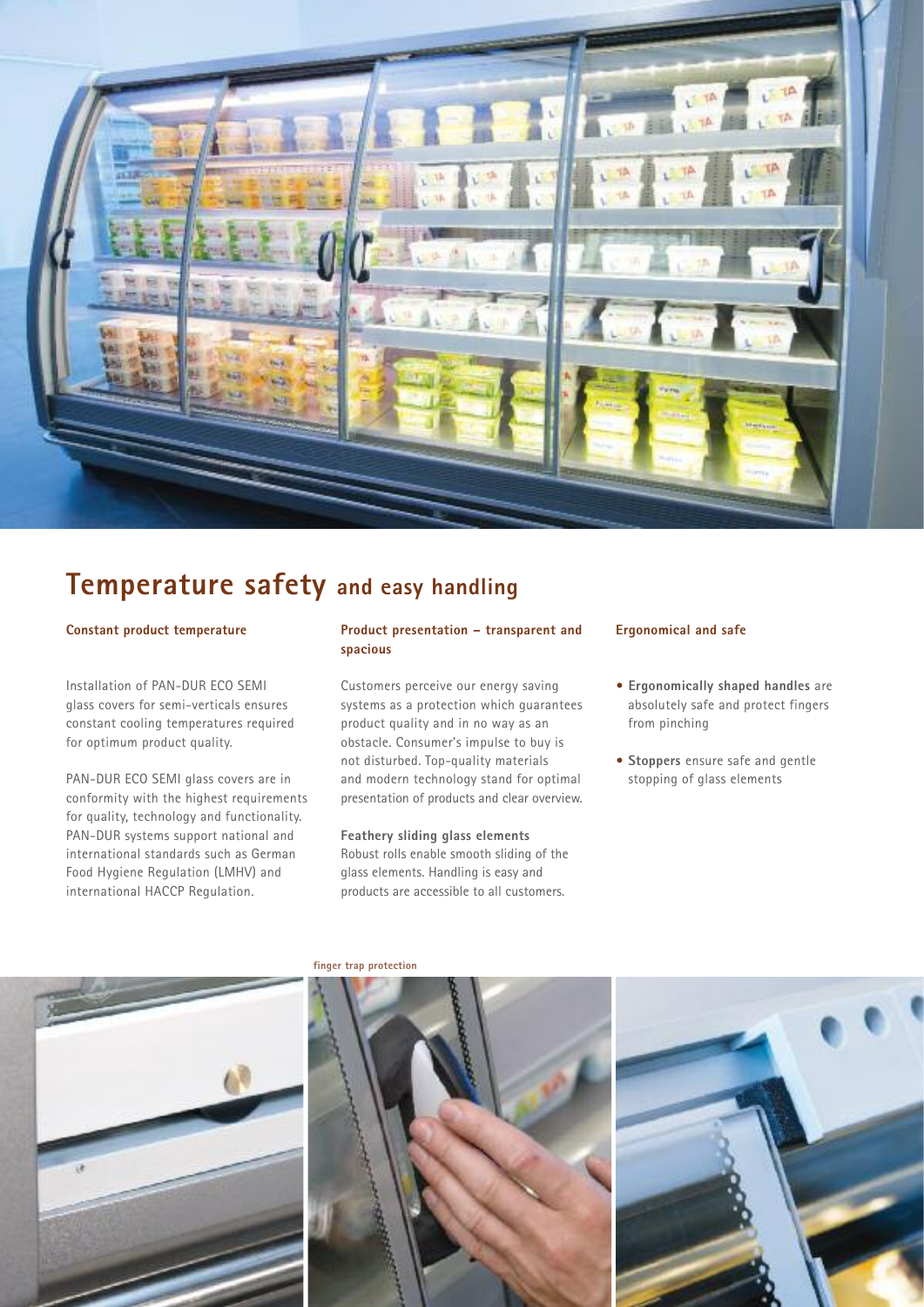

## **Quality combined with flexibility Powerful design**

#### **High-quality processing**

**• Mobile upper profile** Mobile upper profile enables tilting of front glass covers. This smart solution stands for easy and quick cleaning.

- **• Safe sliding is guaranteed** Front aluminium guiding profiles ensure durable and safe sliding of glass covers.
- **• Sealed side boards** Individually designed end parts support constant cooling temperature of your products.

#### **Hygienically clean**

Mobile upper profile combined with flexible upper guiding of glass elements ensure customer-friendly removal of glass covers. Glasses can be easily cleaned.

#### **Modular – suitable for each case**

Modular design of PAN-DUR systems enables customised solutions for various cooling cabinets. Bending of our glass elements is individually calculated according to the construction of your semi-verticals.

#### **ECO SEMI – improve your image**

Modular design, top-quality materials, professional processing and intelligent detailed solutions match exactly your case. ECO SEMI integrates completely into the image of your store.

- **Customised construction** to match various cooling cabinets
- **Flowing transitions** without edges or dirt corners
- **Customised design options** for handles and side wall parts

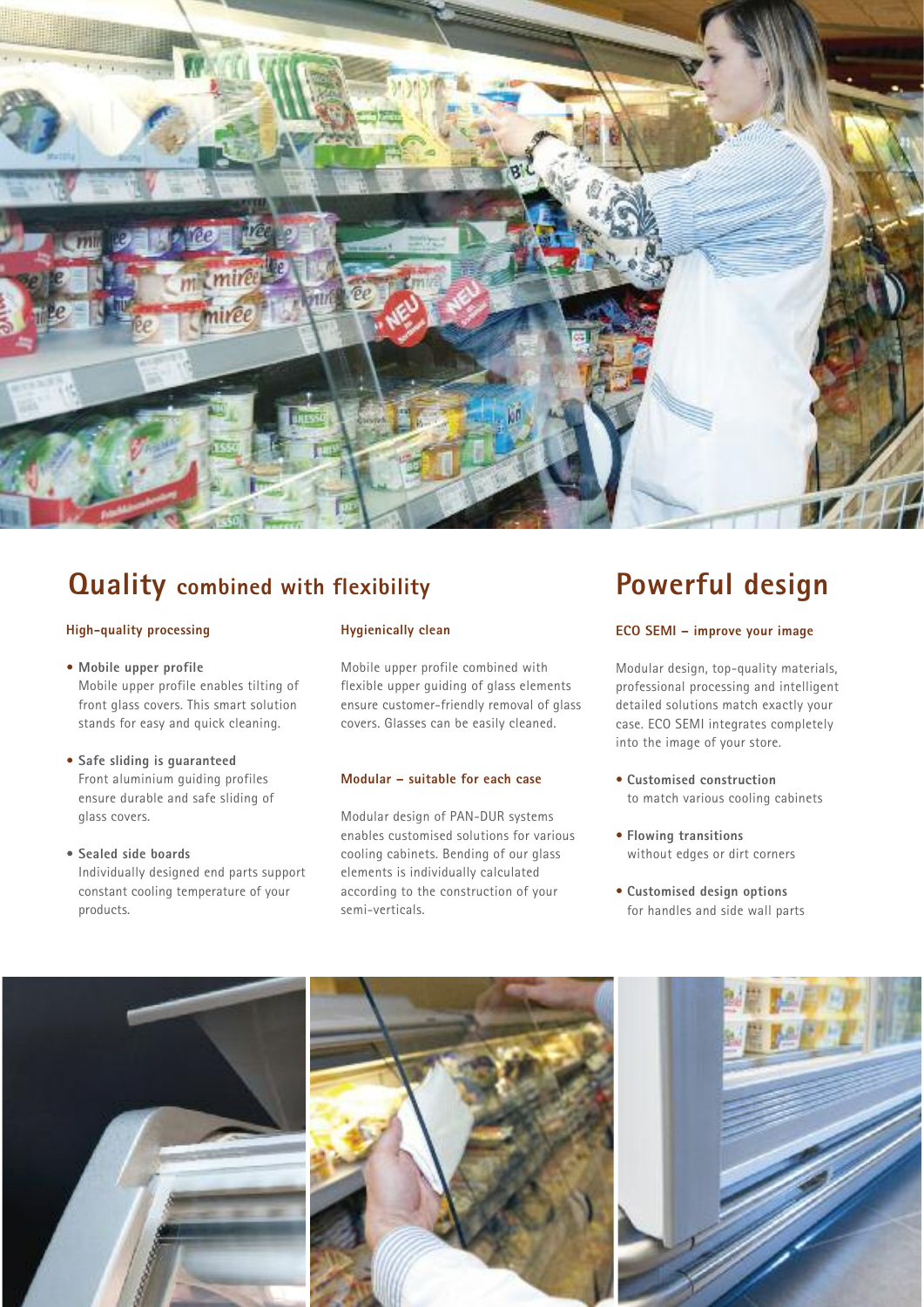

**ECO SEMI S with PAN-DUR bi-directional shelf edge lighting**

**ECO SEMI S with PAN-DUR traditional undershelf lighting**

### **Optimal lighting – according to your specification**

#### **T5 tubes or LED lighting**

We offer retrofit T5 tube and LED lighting modules ensuring optimal presentation of products, either as canopy or shelf lighting.

#### **T5 tubes**

You can choose between various light colours according to the products displayed. Each T5 lamp is protected with a transparent polycarbonate protective tube against humidity, damage and dirt.

#### **LED**

Our energy saving LED modules are available in the following colours: naturalwhite (4200°K) or reddish Coolmeat.

Lens system combined with reflectors enables homogeneous illumination of the products.

#### **Optimal position of lighting modules**

PAN-DUR developed intelligent placement of lighting to enable bestin-class presentation of products.